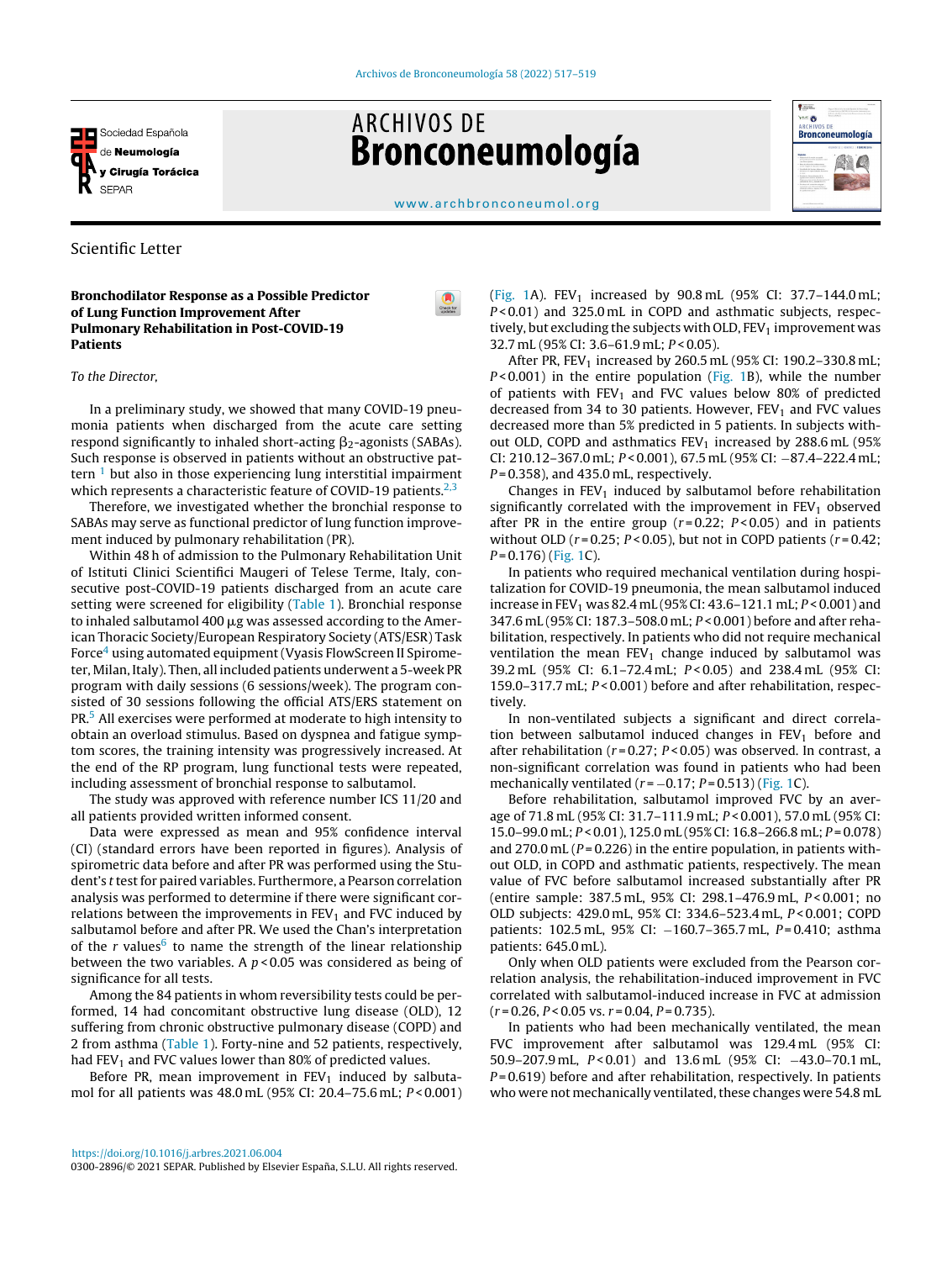#### <span id="page-1-0"></span>Table 1

Patients' characteristics.

|                                                 | Entire group<br>$n = 84$ | No OLD<br>$n = 70$ | COPD<br>$n = 12$ | Asthmatic<br>$n = 2$ | Ventilated<br>$n = 24$ |
|-------------------------------------------------|--------------------------|--------------------|------------------|----------------------|------------------------|
| Age (years)                                     | $60.0 \pm 9.7$           | $59.6 \pm 9.6$     | $64.5 \pm 7.6$   | $43.5 \pm 3.5$       | $59.3 \pm 8.0$         |
| Sex                                             | 12F                      | 10F                | 1 F              | 1 F                  | 4 F                    |
| BMI $(kg/m2)$                                   | $29.9 \pm 5.8$           | $29.5 \pm 5.6$     | $31.7 \pm 5.9$   | $36.0 \pm 12.7$      | $30.5 \pm 6.4$         |
| Smokers $(n)$                                   | 10                       |                    |                  | $\Omega$             |                        |
| Ex-smokers $(n)$                                | 35                       | 28                 |                  | $\mathbf{0}$         | 11                     |
| WHO classification                              | $3.6 \pm 0.5$            | $3.7 \pm 0.5$      | $3.5 \pm 0.5$    | $4.0 \pm 0$          | $4.0 \pm 0.2$          |
| Length of stay for hospitalized patients (days) | $23.2 \pm 10.5$          | $22.8 \pm 10.2$    | $23.4 \pm 10.9$  | $20.0 \pm 2.8$       | $26.2 \pm 8.5$         |
| $FEV1$ (L)                                      | $2.3 \pm 0.8$            | $2.5 \pm 0.8$      | $1.7 \pm 0.6$    | $2.5 \pm 0.1$        | $2.4 \pm 0.9$          |
| $FEV1$ % predicted                              | $76.0 \pm 11.0$          | $79.4 \pm 19.7$    | $58.9 \pm 17.2$  | $79.5 \pm 6.4$       | $74.3 \pm 18.4$        |
| FVC(L)                                          | $2.9 \pm 1.0$            | $3.0 \pm 1.0$      | $2.5 \pm 0.8$    | $3.0 \pm 0.2$        | $2.8 \pm 1.1$          |
| FVC % predicted                                 | $73.8 \pm 19.7$          | $75.1 \pm 19.9$    | $68.3 \pm 18.3$  | $75.5 \pm 0.7$       | $68.3 \pm 17.8$        |
| FEV <sub>1</sub> /FVC                           | $82.2 \pm 10.4$          | $84.3 \pm 6.7$     | $72.7 \pm 15.5$  | $86.5 \pm 4.9$       | $86.0 \pm 6.5$         |

N: number; FEV<sub>1</sub>: forced expiratory volume in 1 second; FVC: forced vital capacity; OLD: obstructive lung disease; COPD: chronic obstructive pulmonary disease; F = females; WHO: world health organization of COVID-19 severity classification.



Fig. 1. Mean (SE) increase from baseline of FEV<sub>1</sub> after salbutamol 400  $\mu$ g in the entire group, in subjects without concomitant obstructive lung diseases (no OLD), and in COPD patients (A), and mean (SE) pre-salbutamol test in the entire group, in no OLD subjects, in COPD patients and in asthmatics before (pre) and after (post) rehabilitation (B). Correlation between improvements in FEV<sup>1</sup> induced by salbutamol before starting the rehabilitation program and the improvements in parameter measured at the end of rehabilitation in different groups (C). \*P < 0.05, \*\*P < 0.01, \*\*\*P < 0.001 vs pre-salbutamol (A) and vs pre-rehabilitation (B).